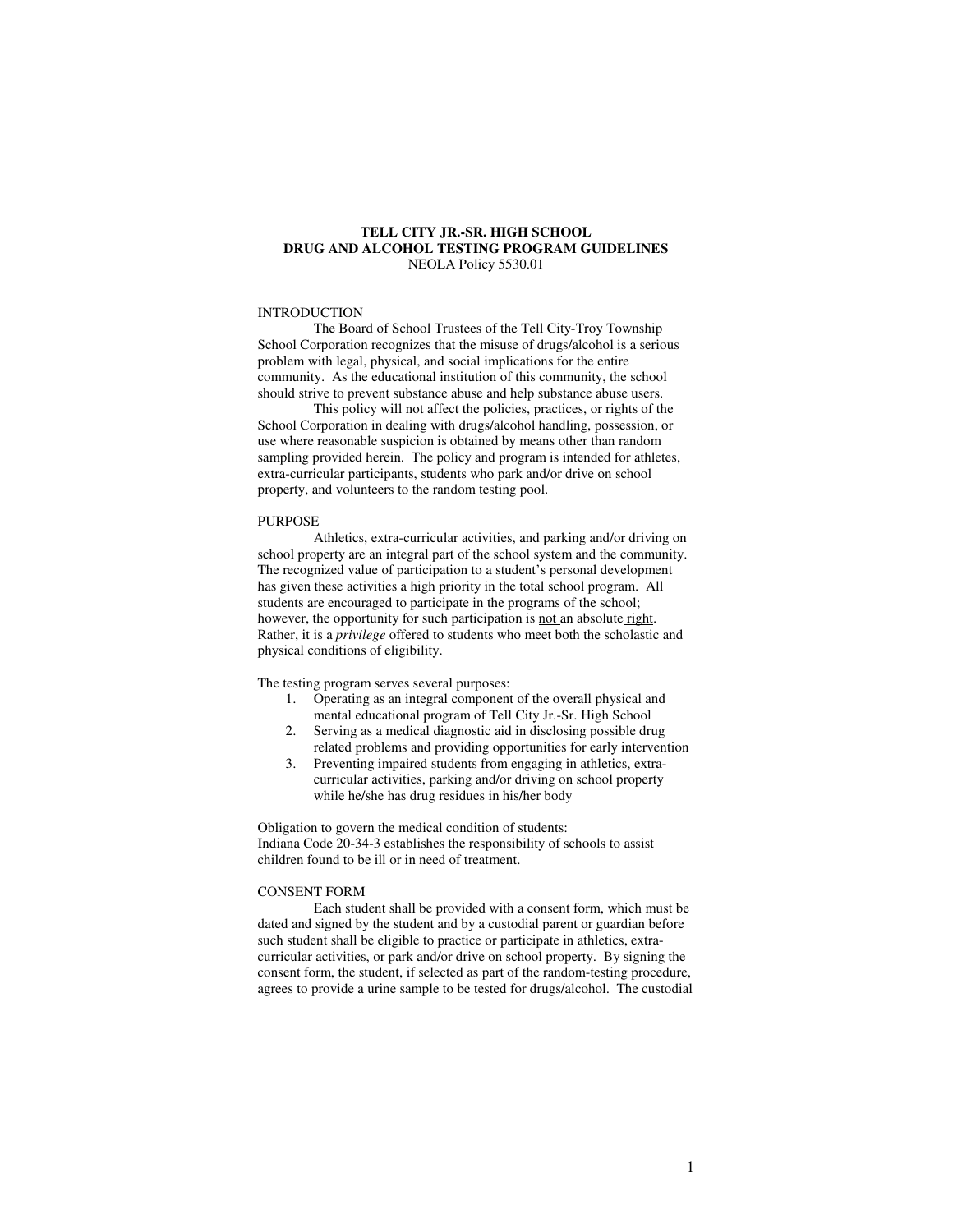parent(s) or guardian(s) also gives consent for his/her child to provide the urine sample by signing the form.

 In addition, the school will also test any student who VOLUNTEERS to participate in the drug testing program as well as students under the age of 18 whose parents/guardians wish to have them included in the drug testing program. Such parents/guardians must provide the school with their consent in writing.

 Once consent is given for testing, it shall be in effect for the remainder of the student's tenure at Tell City Jr.-Sr. High School or until the consenting parent or guardian withdraws his/her child from the program in writing.

### FINANCIAL RESPONSIBILTY

 The Tell City-Troy Township School Corporation will pay for all initial random drug tests.

 A request on APPEAL for another test on the same specimen of a "positive" urine specimen is the financial responsibility of the student or his/her parent/guardian.

### TESTING PROCEDURES

 Each participating student will be assigned a number, and the principal or his/her designee will maintain one cross-reference list of names and numbers. The selection of students to be tested will be done randomly on any given Monday through Saturday throughout the school year. The drug testing company will select random numbers from the pool. They will inform the school of the numbers selected, and the principal and a designee will cross reference the numbers selected to the master student list.

 All students will remain under school supervision until they have produced an adequate, acceptable urine specimen as required by the drug testing and collection companies. If a student is unable to produce a specimen, the student will be given a glass of water or soft drink. Additional liquids will be given to the student until an adequate, acceptable urine specimen is collected.

 If student tampering or cheating has occurred during the collection, the student will become ineligible for all athletics, extra-curricular activities, and parking and/or driving on school property for the remainder of the school year.

 When students' test results are complete, the laboratory will report to the principal and a designee the results of each test by the identification numbers on the samples. The specific test results of any test shall not be made known to anyone else other than the student, the student's parent(s) or guardian(s), the principal/designee. The fact of testing and the results of testing of any student shall not be made known to any school official other than stated above.

 If the results of the test are 'positive', that is, if they show drug/alcohol residue, the principal/designee will advise the student and the student's parent(s) or guardian(s). When notified by phone call, letter, or personal contact, the student and student's custodial parent(s) or guardian(s)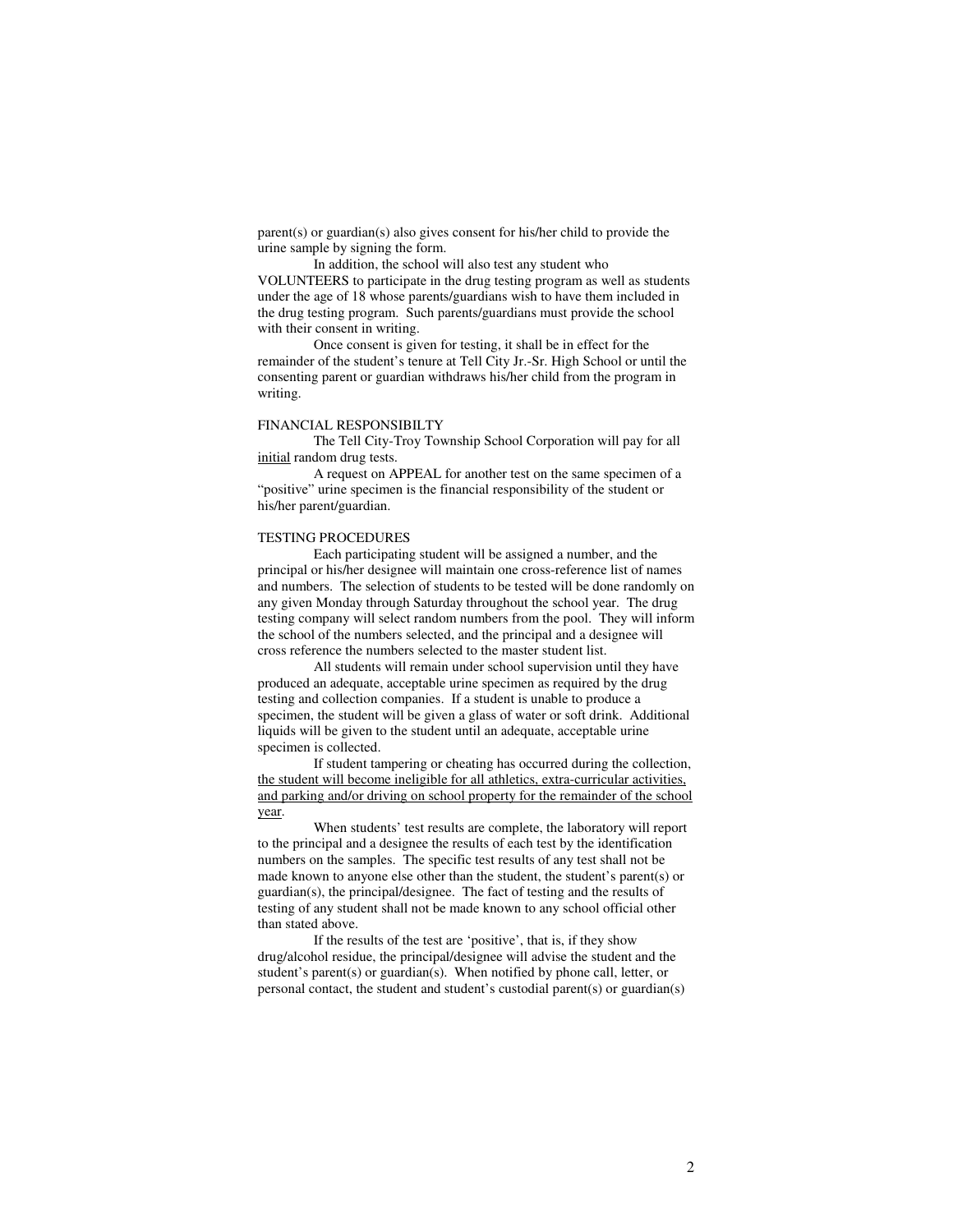may submit any prescription or other explanation or information which will be considered in determining whether a positive test can be satisfactorily explained. If not, the parent/guardian will be given names of agencies that can be of help to the child. The principal/designee will also notify the student of any consequences, based on the policies/procedures as outlined in this program. The coach, sponsor, and athletic director will be notified of any suspensions.

 Collections may be conducted by outside agencies. If collections are conducted by the principal/designee, the certified laboratory will first provide training to principal/designee who collects the sample.

#### INCLUDED ACTIVITIES

Parking and/or driving on school property, all athletics, cheerleading, and all extra-curricular activities will be reviewed annually. Extra-curricular activities are those activities that occur outside of the regular school day; participation does not impact grade.

# DURATION OF CONSEQUENCES

 These consequences are not solely within one school year at Tell City Jr.-Sr. High School. After the student completes grades 7 and 8, the student will enter grade 9 resetting the consequences to **zero**. The consequences then accumulate over the entire tenure from grades 9 through 12.

# **CONSEQUENCES FOR DRUGS / ALCOHOL**

## FIRST OCCURRENCE

#### Athletics/Cheerleading

The student shall be suspended for a minimum of 20 percent of the contests scheduled for that sport for that school year (e.g. 9 football games  $x \cdot 20 = 1.8$ ) or 2 games; 20 basketball games x  $.20 = 4$  games.) If the suspension falls near enough to the end of a season so that the full penalty of 20 percent of the contests cannot be assessed, the penalty shall carry over to the next sport season in which the athlete participates. IHSAA guidelines will be used to determine the number of contests.

#### Clubs/Activities

The student will not be allowed to participate for 3 weeks.

## Driving/Parking on School Property

Students will not be allowed to park/drive on school property for 3 weeks. See handbook for parking policy.

# SECOND OCCURRENCE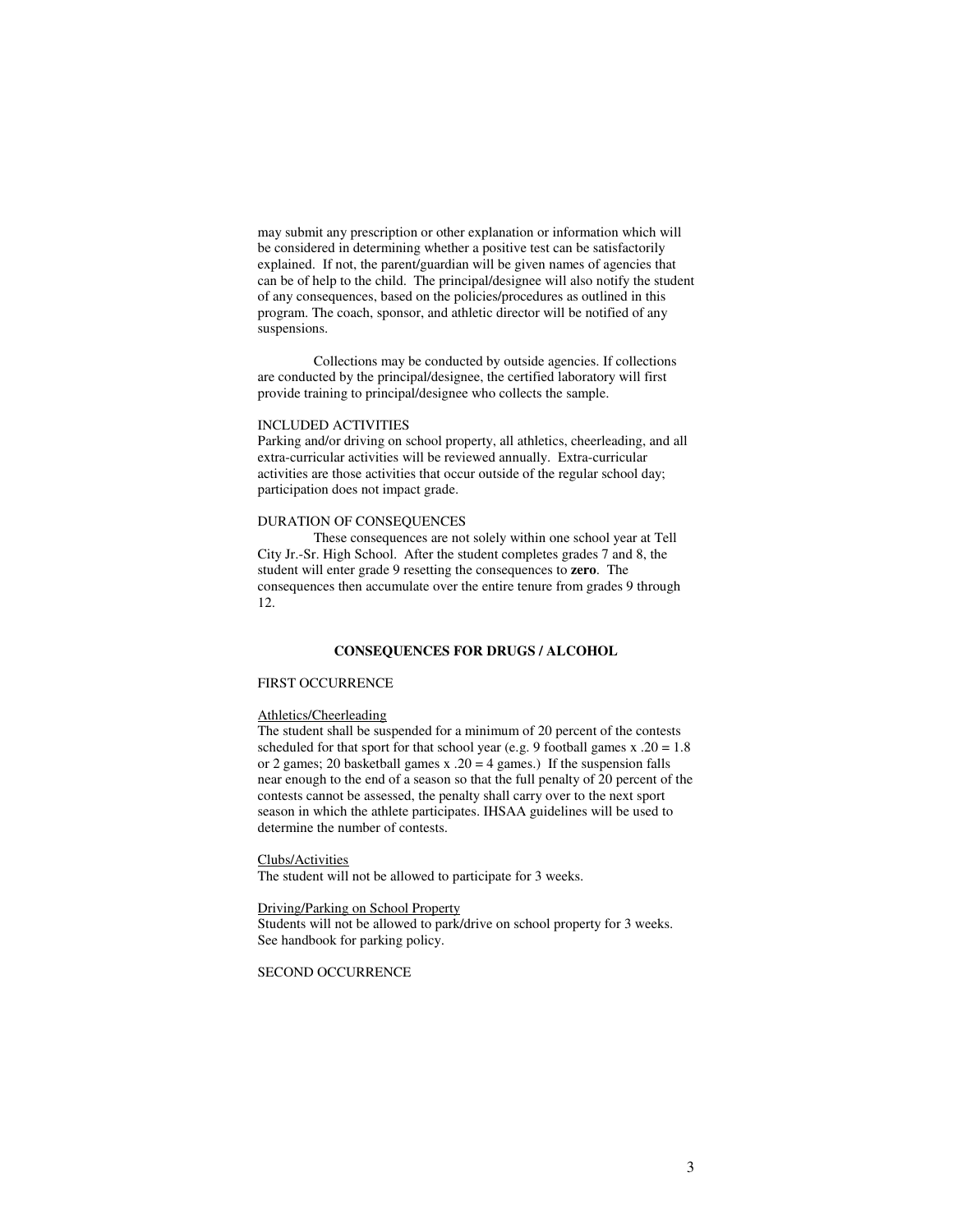## Athletics/Cheerleading

The student shall lose eligibility to participate in all athletic activities for (1) year from date of such confirmation.

The athlete/cheerleader may elect a probationary period in lieu of the one year suspension, and may re-establish his/her eligibility to participate in athletic/cheerleading activities provided the following terms are met:

- The probationary period will last for one calendar year, the same length as the period of the suspension.
- The athlete/cheerleader shall be suspended from participation an additional 20% as described in the first violation.
- The athlete/cheerleader shall agree to meet regularly with a substance abuse program at the student/parent expense for the purpose of becoming and staying free of illicit, mood altering chemicals.
- The student and parent/guardian must sign a release of confidential information.
- The principal/designee will stay in contact with the substance abuse program to monitor the student's progress.
- The student will meet the provisions of the substance abuse counselor.

Failure to meet these requirements will result in suspension from the original date of the confirmation of the occurrence for one calendar year.

## Clubs/Activities

The student will not be allowed to participate in clubs/activities for one year.

The student may elect a probationary period in lieu of the one year suspension, and may re-establish his/her eligibility to participate in clubs/activities for 5 weeks, and receive counseling at the student/parent expense at a substance abuse program. The student and parent/guardian must sign a release of confidential information for the principal/designee in order to verify completion of the program.

## Driving/Parking on School Property

The student will not be allowed to park and/or drive on school property for one year.

The student may elect a probationary period in lieu of the one year suspension, and may re-establish his/her eligibility to park and/or drive for 5 weeks, and receive counseling at the student/parent expense at a substance abuse program. The student and parent/guardian must sign a release of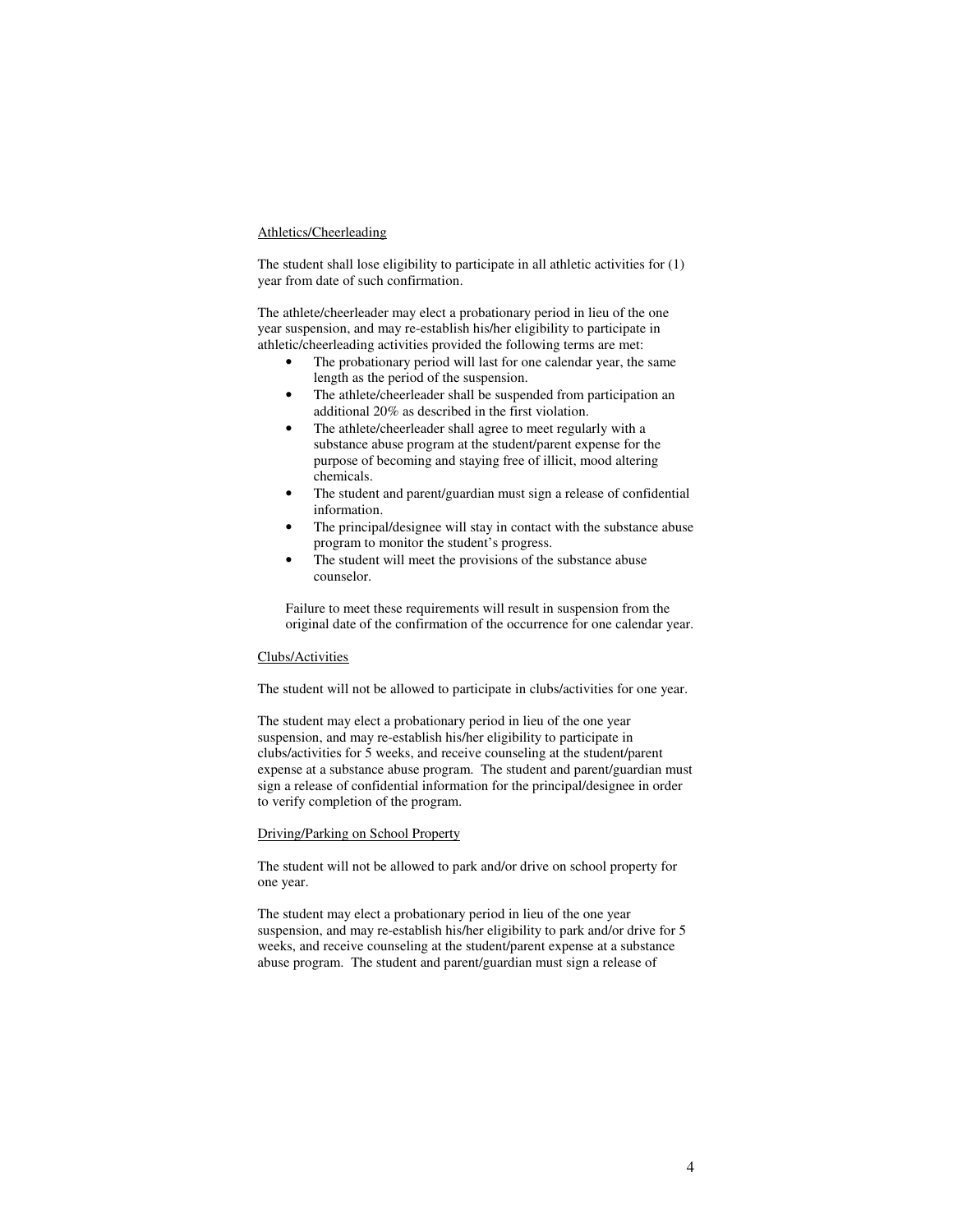confidential information for the principal/designee in order to verify completion of the program.

## THIRD OCCURRENCE

### Athletics/Cheerleading/Extra-Curricular Activities/Driving

The student shall lose eligibility to participate in athletics, extra-curricular activities, and parking/driving on school property for the remainder of his/her tenure.

# **GENERAL POLICY NOTES**

- The participant will be allowed to practice.
- Jamborees or scrimmages will NOT be considered a contest for suspension purposes. An athlete will not be allowed to participate in a jamboree or scrimmage while under suspension.
- For any participant no longer "in season," any suspensions shall carry over to the next normally played sport and the percentage recalculated based on the number of games/matches scheduled.
- If the student chooses to participate in a new sport or activity, he/she must complete the season in the newly chosen sport or the consequences will carry over to the subsequent season or activity. In confrontation, the final decision will be made by the Athletic Director and guardians of the student.

# **CHAIN OF CUSTODY**

- 1. The principal/designee will be responsible for escorting the students to the test site. The student should bring all possessions from the classroom with him/her to the test site, the nurse's station, and will not be allowed to go to his/her locker before going to the testing area.
- 2. Once at the testing area, the student will agree to complete the testing paperwork that is required by the testing laboratory.
- 3. A sanitized kit containing a specimen bottle will be given to each student. The bottle will remain in the student's possession until a seal is placed upon the bottle. The student will sign that the specimen has been sealed. The seal will only be broken at the testing laboratory.